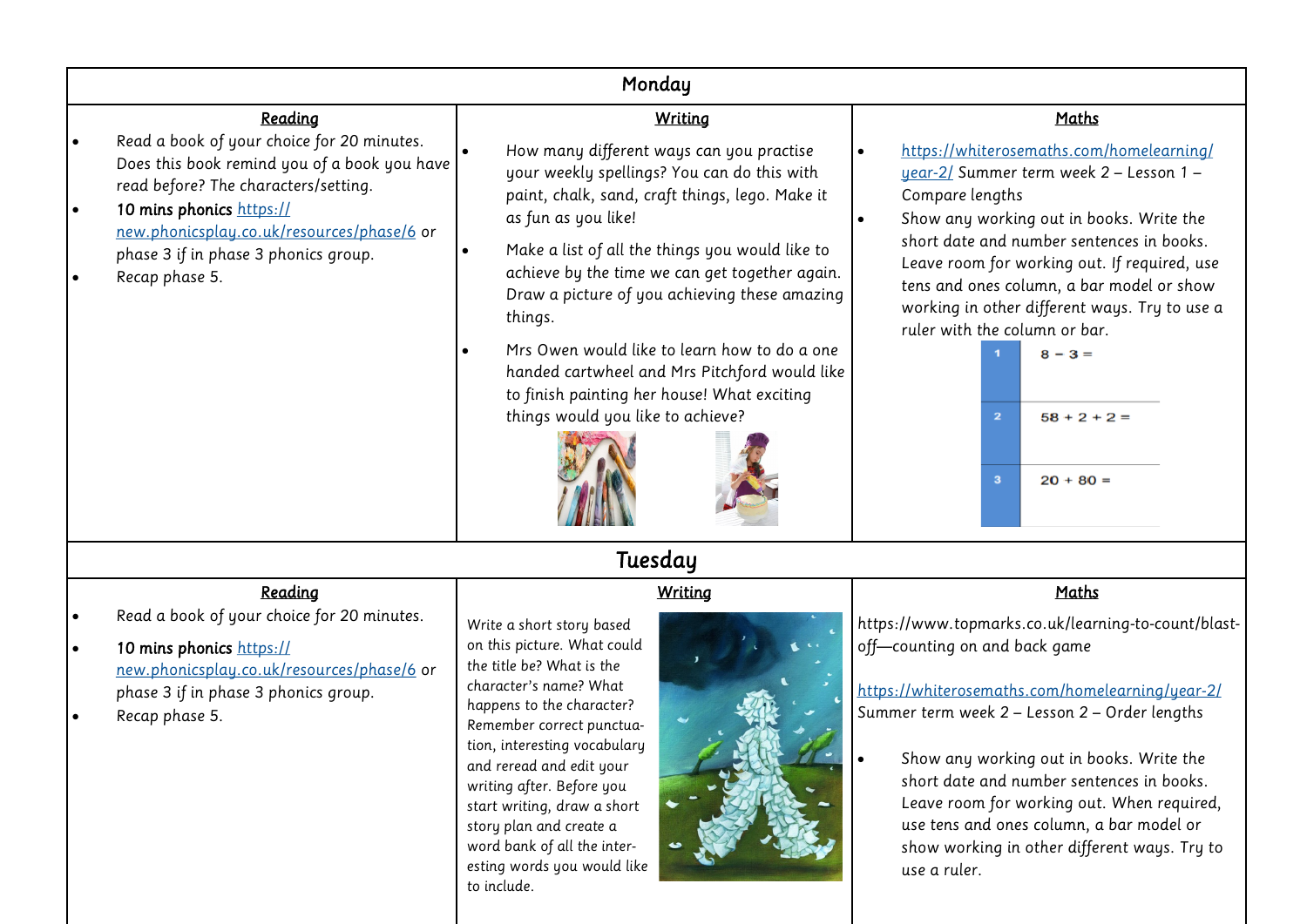| Wednesday                                                                                                                                                                                       |                                                                                                                                                                                                                                                                                                                                                                                                                                                                                                                                                                                                                                                                    |                                                                                                                                                                                                                                                                                                                                                                                                                                                               |  |  |  |  |  |  |  |
|-------------------------------------------------------------------------------------------------------------------------------------------------------------------------------------------------|--------------------------------------------------------------------------------------------------------------------------------------------------------------------------------------------------------------------------------------------------------------------------------------------------------------------------------------------------------------------------------------------------------------------------------------------------------------------------------------------------------------------------------------------------------------------------------------------------------------------------------------------------------------------|---------------------------------------------------------------------------------------------------------------------------------------------------------------------------------------------------------------------------------------------------------------------------------------------------------------------------------------------------------------------------------------------------------------------------------------------------------------|--|--|--|--|--|--|--|
| Reading<br>Read a book of your choice for 20 minutes.<br>10 mins phonics https://<br>new.phonicsplay.co.uk/resources/phase/6 or<br>phase 3 if in phase 3 phonics group.<br>Recap phase 5.       | Writing<br>Write some expanded noun phrases to de-<br>scribe this picture. E.g. The colourful, magi-<br>cal and sweet factory.<br>Remember: pre-cursive handwriting, correct letter<br>size and formation, correct punctuation. Reread<br>and check spellings. Draw a margin if you can.                                                                                                                                                                                                                                                                                                                                                                           | <b>Maths</b><br>Try some maths with Carol Vorderman<br>https://www.themathsfactor.com/<br>https://whiterosemaths.com/homelearning/<br>year-2/Summer term week 2 - Lesson 3 -<br>Four operations with length<br>Show any working out in books. Write the short<br>date and number sentences in books. Leave room<br>for working out. When required, use tens and ones<br>column, a bar model or show working in other dif-<br>ferent ways. Try to use a ruler. |  |  |  |  |  |  |  |
| Thursday                                                                                                                                                                                        |                                                                                                                                                                                                                                                                                                                                                                                                                                                                                                                                                                                                                                                                    |                                                                                                                                                                                                                                                                                                                                                                                                                                                               |  |  |  |  |  |  |  |
| <b>Reading</b><br>Read a book of your choice for 20 minutes<br>10 mins phonics https://<br>new.phonicsplay.co.uk/resources/phase/6 or<br>phase 3 if in phase 3 phonics group.<br>Recap phase 5. | <u>Writing</u><br>Watch the video with an adult or on safe<br>search Pure Imagination from Charlie and<br>the Chocolate Factory. Imagine you are<br>Charlie entering the main chocolate room for $\vert$ .<br>the first time. Write a description of the main<br>chocolate room. What did you see? What did<br>you hear? How did you feel? Remember think<br>it, say it, write it, check it. Remember to use<br>correct punctuation, expanded noun phrases<br>and conjunctions. What other interesting lan-<br>guage features could you include? Reread<br>and edit your work using a coloured crayon<br>after. Could you improve the vocabulary you<br>have used? | <u>Maths</u><br>Try some maths with Carol Vorderman<br>https://www.themathsfactor.com/<br>https://whiterosemaths.com/homelearning/<br>uear-2/ Summer term week 2 - Lesson 4 -<br>Problem solving<br>Show any working out in books. Write the short<br>date and number sentences in books. Leave room<br>for working out. When required, use tens and ones<br>column, a bar model or show working in other dif-<br>ferent ways. Try to use a ruler.            |  |  |  |  |  |  |  |